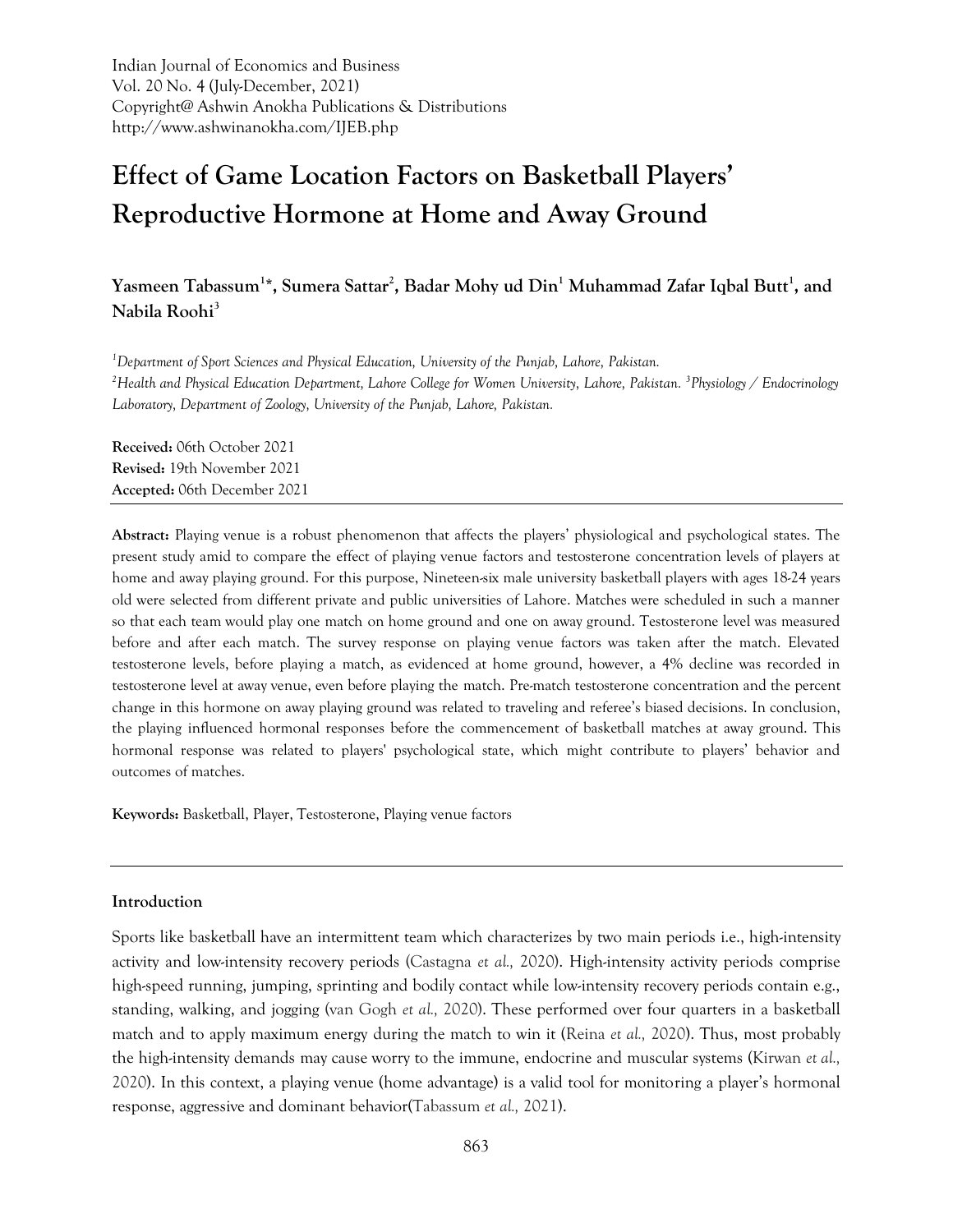# EFFECT OF GAME LOCATION FACTORS ON BASKETBALL PLAYERS' REPRODUCTIVE HORMONE AT HOME AND AWAY GROUND

The term "Home Advantage" (Playing Venue) is recognized worldwide by specialists, players, commentators and managers virtually in all team sports like basketball, ice hockey, volleyball and football (Sattar *et al.,* 2021). Regardless of the level of experience in basketball players, the players who perform at their home venue win more matches and basketball players score more baskets than the players who are participating away from their home location especially in a basketball game. Various variables have been studied to find out the cause behind this effect. Better performance is due to constant encouragement from a familiar crowd is one of the main reasons for winning (Singh, 2011). One considerable factor is that crowd density and noise increase the home advantage(Jiménez Sánchez *et al.,* 2021). Where the stadia are domed, the American baseball and football teams gain more home advantage due to their favorable noisy crowd(Hyun, 2021). Home advantage also includes the contribution of biased behavior of referees. Yearbook Opt a football, English premiership football season 2000-2001 reveal significant referee statistics and differences in yellow cards and penalties. Sors *et al.* (2020) researched football referees' performance without the noise of home advantage. The familiarity with home location is related to the third explanation. Spatial awareness increases due to the familiar visual cues, which allows the footballer to change directions more quickly at a home location than away from a home location (Capellini and Sacchi, 2021). A significant contribution of knowledge and experience about the size and surface of a basketball court has been seen through the results of various researches (Brochado *et al.,* 2021). In a study of results over eight seasons, West*et al.* (2021) found that teams playing on artificial surfaces had a moderately inflated home advantage. Home advantage also involves the advantage of less routine disruption and fatigue caused by travel. Childs (2021) found that the basketball team faced a disadvantage for traveling more than 200 miles, as compared to those who were near to their home location. Mkutu (2021) expressed minor effects of traveling over performance, and territoriality also has gained little attention about its effects on performance, the protective response to an invasion of one's perceived territory. Various findings of research about animals show that male animals have a more agonist attitude than female animals due to a higher concentration of testosterone which is a steroid hormone(Li *et al.,* 2021).Accordingly, at the time of puberty, the concentration of testosterone hormones begins to increase and accordingly, the level of aggression also increases (Kristensen *et al.,* 2021).Aggressiveness is also influenced by the artificially raised testosterone level (Braconnier *et al.,* 2021) Territorial aggression in animals has been associated with circulating levels of testosterone, with invasion stimulating a subsequent rise in testosterone steroid hormone (Dijkstra*et al.,* 2012). When the dominance hierarchies are established, the changes in the level of testosterone are observed Cummins, 2016).

The objectives of the study are to find fluctuating testosterone concentrations of basketball players depending on the match location. This research examines relationships between testosterone level and playing venue factors. To address these objectives, the present study was conducted for this purpose.

## **Material and Methods**

In this study ninety-six, university volleyball players having an age range between 18 to 25 years from eight public and private universities situated in Lahore city were recruited. All physically fit players who had participated in the Higher Education Commission (HEC) inter-university sports competition 2016-17 representing their university were recruited for the present analysis. Players were involved in their routine training schedule. Consent was taken from each of the players as well as their directors and team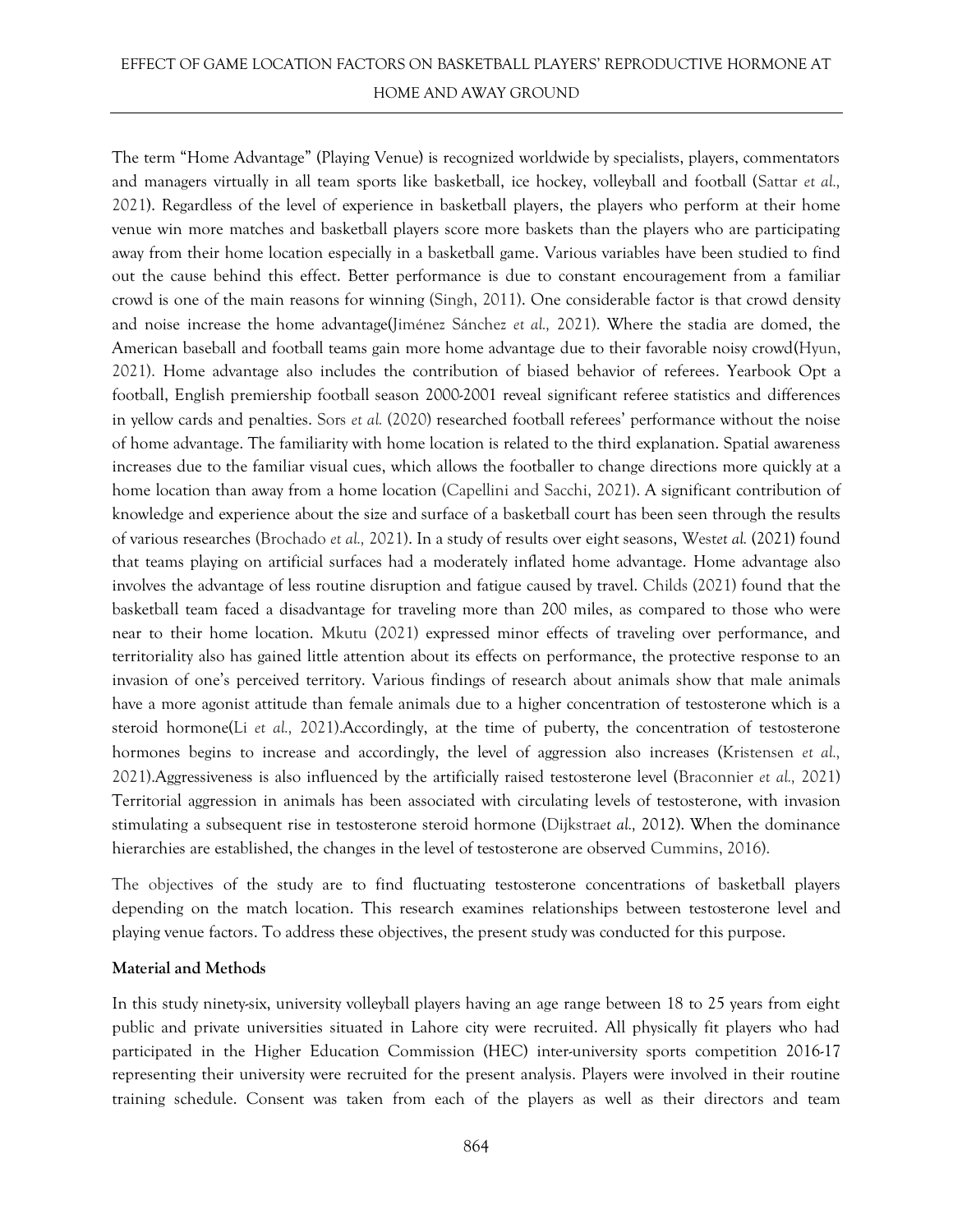management before the commencement of the study. To collect the data of both home venue and away venue competition, basketball matches were organized in such a way that every team got a chance to play one match on her home ground and one match on away venue with the same team. Blood sampling was conducted before sixty minutes of the commencement of match time. A registered medical technician from a patent pathology laboratory, under the supervision of a qualified medical practitioner, was hired for the blood samples of recruited players for pre-test analysis, keeping in view all the ethical aspects. Then, players were allowed to play the match and fifteen minutes after the match, again medical staff took a blood sample for the post-test analysis (Arruda *et al.,* 2014). The same practice was repeated in all eight basketball matches with the time-lapse of one match after every three days early in the morning after getting an eight-hour normal sleep on average and a standard local breakfast having basic macro and micronutrients. Every time after taking the blood samples medical staff shifts those samples to the pathological laboratory for assessment of Testosterone level in the blood, before and after matches. Testosterone assessment was done by Enzyme-Linked Immunosorbent Assay (ELISA).

#### **Procedure of Playing Venue Factors Assessment**

The psychometric response of players on playing venue factors was taken 40 minutes after the match on home and away grounds through a questionnaire (Annexure E), which was based on 6 factors (tactics, territoriality, familiarity, referee bias, crowd support, travel) and each factor contained 10 statements, rating on five point-point Likert Scale (1=Never; 2=Seldom; 3=Sometimes; 4= Often; 5= Always).

#### **Statistical Analysis**

Results were analyzed, statistically by paired sample "t" test using the latest version of SPSS (22) officially named IBM SPSS statistics (Carré *et al.,* 2006), to work out the significant variations amongst the parameters of the study, in comparable groups. Secondly, descriptive statistics were applied to measure playing venue factors of players.

#### **Results**

A significant reduction (*P*< 0.001) of 11% in post-test testosterone levels was evidenced at the home ground when compared with pre-test levels. Prominent reduction (*P*< 0.001) of 16% in the post-test testosterone level was noticed at away ground as compared to pre-test testosterone levels. A mild difference was present in testosterone level in pre-test *vs* pre-test comparison of basketball players while, playing on a home and away playing venues, respectively. Obvious reduction (*P*< 0.001) of 19% was present in post-test testosterone level at away ground, as compared to pre-test levels on the home ground venue. Non-significant variation was present in post-test *vs* pre-test comparison of testosterone level of basketball players, while, playing on a home and away playing venues, respectively. Marked (*P*<0.05) reduction of 9% was evidenced in post-test testosterone level on away ground, as compared to the post-test analysis of testosterone at home ground (Fig1, Table 1).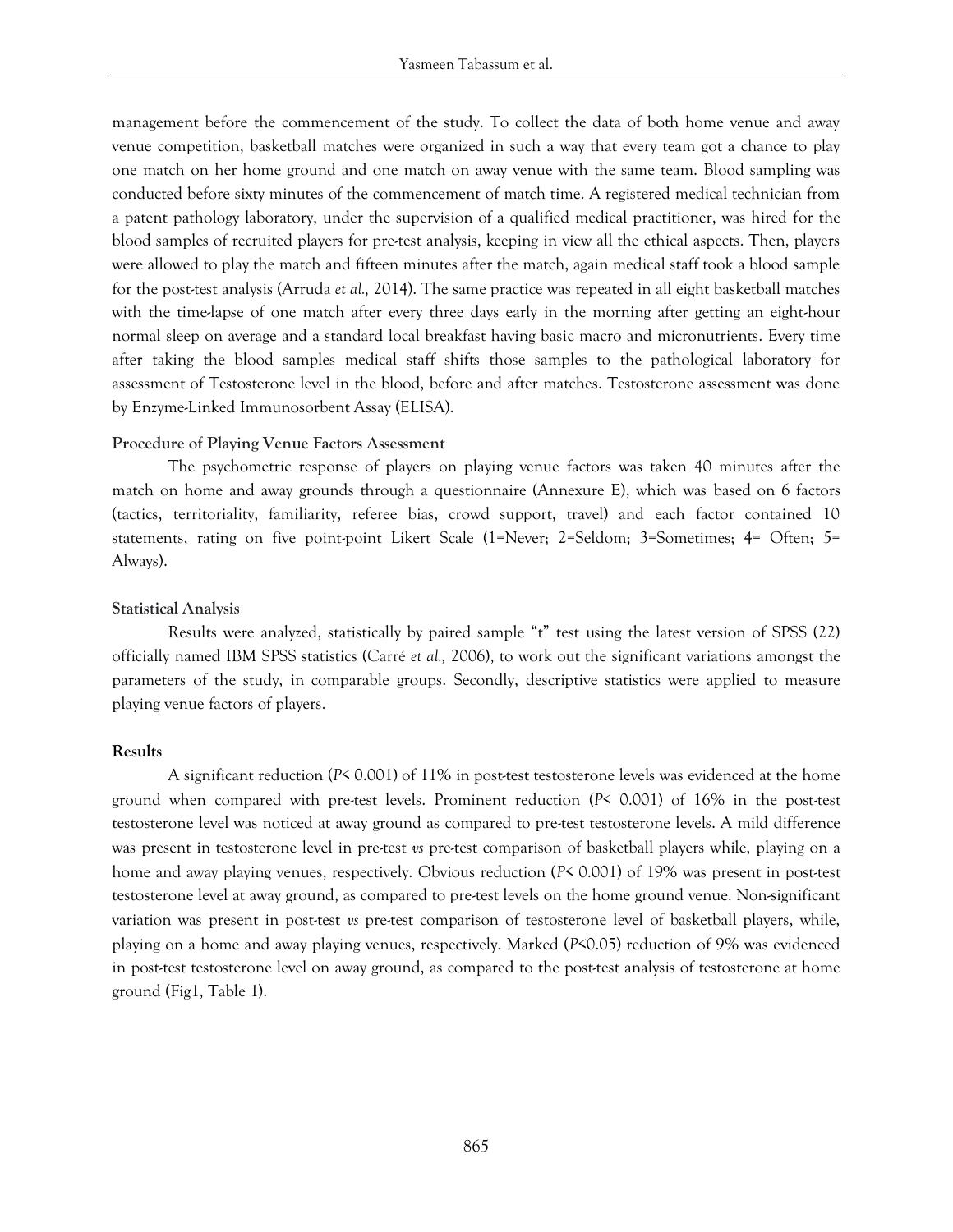

**Fig. 1: Average Level (ng/mL)of Testosterone at different venues HG Pre B:** Home Ground Pre-test Basketball, **HG Post B:** Home Ground Post-test Basketball, **AG Pre B:**  Away Ground Pre-test Basketball, **AG Post B:** Away Ground Post-test Basketball \*,\*\*\* indicate significance at *P*< 0.05, 0.001

| Game                        | #             | Venue<br>comparison    | Test type    | Testosterone<br>(ng/mL)<br>$Mean \pm SEM$ | Percentage<br>Difference | $P$ value |
|-----------------------------|---------------|------------------------|--------------|-------------------------------------------|--------------------------|-----------|
| <b>Basketball</b><br>$n=96$ | A             | Home <i>vs</i><br>Home | Pre<br>Post  | $5.55 \pm 0.20$<br>$4.94 \pm 0.15$        | $11\downarrow***$        | < 0.0001  |
|                             | B             | Away vs Away           | Pre<br>Post  | $5.34 \pm .014$<br>$4.50 \pm 0.11$        | $16\downarrow***$        | < 0.0001  |
|                             | $\mathcal{C}$ | Home <i>vs</i><br>Away | Pre<br>Pre   | $5.55 \pm 0.20$<br>$5.34 \pm 0.14$        | $4\downarrow$            | 0.4       |
|                             | D             | Home vs<br>Away        | Pre<br>Post  | $5.55 \pm 0.20$<br>$4.50 \pm 0.11$        | $191***$                 | < 0.0001  |
|                             | E             | Home vs<br>Away        | Post<br>Pre  | $4.94 \pm 0.15$<br>$5.34 \pm 0.14$        | 8 <sup>†</sup>           | 0.0667    |
|                             | F             | Home vs<br>Away        | Post<br>Post | $4.94 \pm 0.15$<br>$4.50 \pm 0.11$        | $9\downarrow$ *          | 0.0253    |

**Table 1 Average level of Testosterone (ng/mL) on comparable groups.**

\*,\*\*\*indicate significance at *P*< 0.05, 0.001, respectively.

**Playing Venue Factors of Basketball**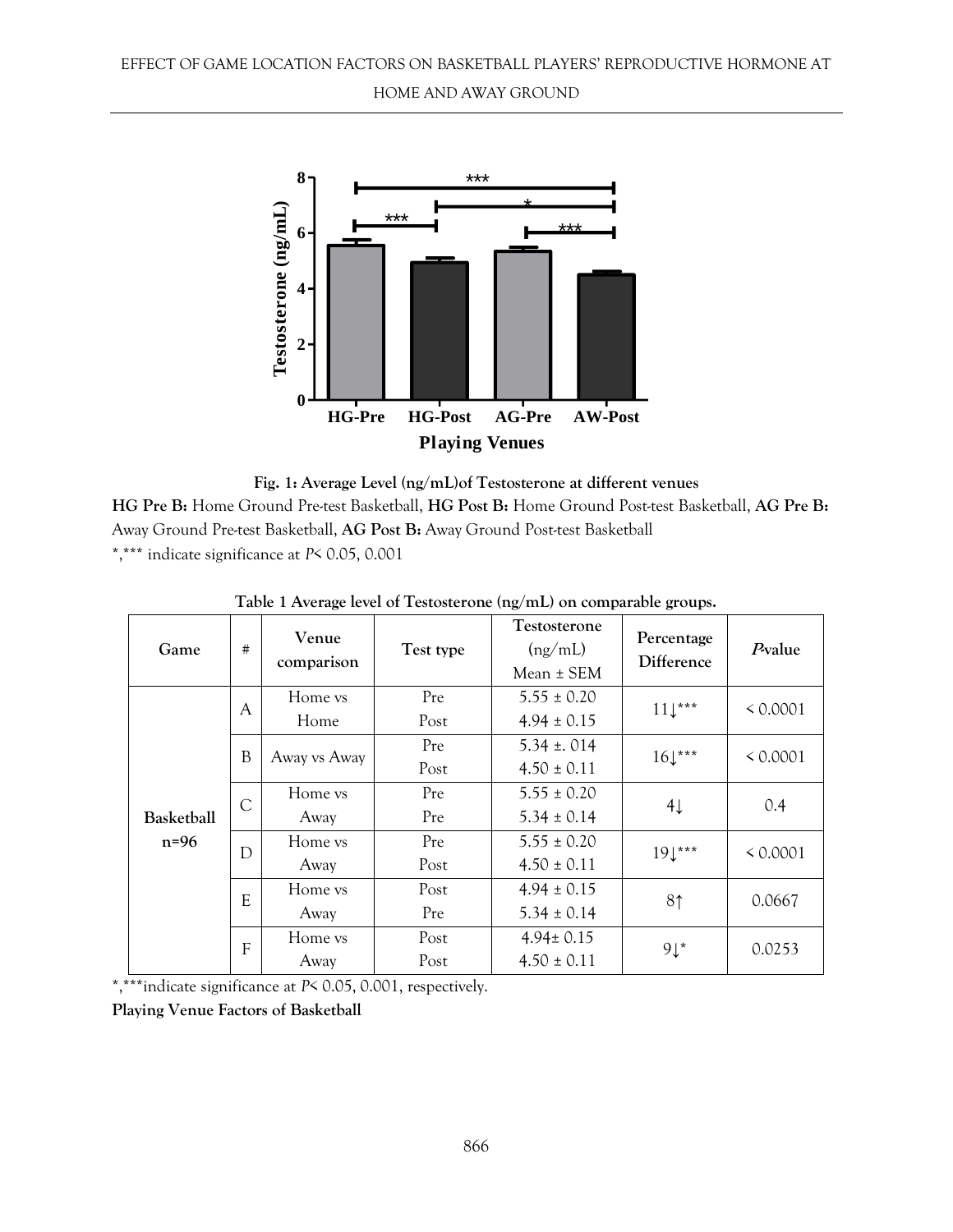| Venue factors  | Venue       | N  | $Mean \pm SEM$  | Pvalue   |  |
|----------------|-------------|----|-----------------|----------|--|
| Tactics        | Home Ground |    | $3.20 \pm 0.04$ | $0.000*$ |  |
|                | Away Ground |    | $3.11 \pm 0.35$ |          |  |
| Territoriality | Home Ground |    | $3.28 \pm 0.08$ | 0.124    |  |
|                | Away Ground |    | $3.20 \pm 0.08$ |          |  |
| Familiarity    | Home Ground |    | $3.05 \pm 0.01$ | $0.000*$ |  |
|                | Away Ground | 96 | $3.02 \pm 0.01$ |          |  |
| Referee Bias   | Home Ground |    | $3.76 \pm 0.04$ | $0.000*$ |  |
|                | Away Ground |    | $3.66 \pm 0.05$ |          |  |
| Crowd Support  | Home Ground |    | $3.23 \pm 0.02$ | 0.273    |  |
|                | Away Ground |    | $3.18 \pm 0.02$ |          |  |
| Travel         | Home Ground |    | $3.40 \pm 0.05$ | 0.206    |  |
|                | Away Ground |    | $3.45 \pm 0.05$ |          |  |

**Table 2: Playing Venue Score of basketball Players**

\**P* < 0.05 is considered as significant variation

Table 2 presents the effects of match tactics on home and away ground. There was a significant difference between match tactics on home and away ground. The average score of match tactics was 3.20 ± 0.04 on home ground, which decreased by 3% on away ground. The average level of match tactics on away ground  $3.11 \pm 0.03$ .

Table 2 presents the effects of territoriality on home and away ground. A significant difference between territoriality on home and away ground was evidenced. The average level of territoriality on home ground was  $3.28 \pm 0.08$ , which decreased by 2.4% on away ground. The average score of territoriality was  $3.20 \pm 0.08$  on away grounds.

Table 2 presents the effect of familiarity with match conditions on home and away ground. The obtained value indicates a significant difference in familiarity with match conditions between home and away ground. The average score of familiarity with match conditions was  $3.05 \pm 0.01$ , which decreased by 1% in away ground. While the average level of familiarity with match conditions was  $3.02 \pm 0.01$  on away grounds.

Table 2 presents the effect of referee biases on home and away ground. The value indicates that there is a significant difference in referee biases concerning the players' home and away ground. The average level of referee biases was  $3.76 \pm 0.04$  which decreased by 2.6% on away ground. The average level of referee biases on players' performance was  $3.66 \pm 0.05$  on away ground which reflects that players do feel more comfortable, while, playing on home ground.

Table 2 also presents the effect of crowd support on home and away ground. The resultant value indicates that there is a significant difference in crowd support on home and away ground. The average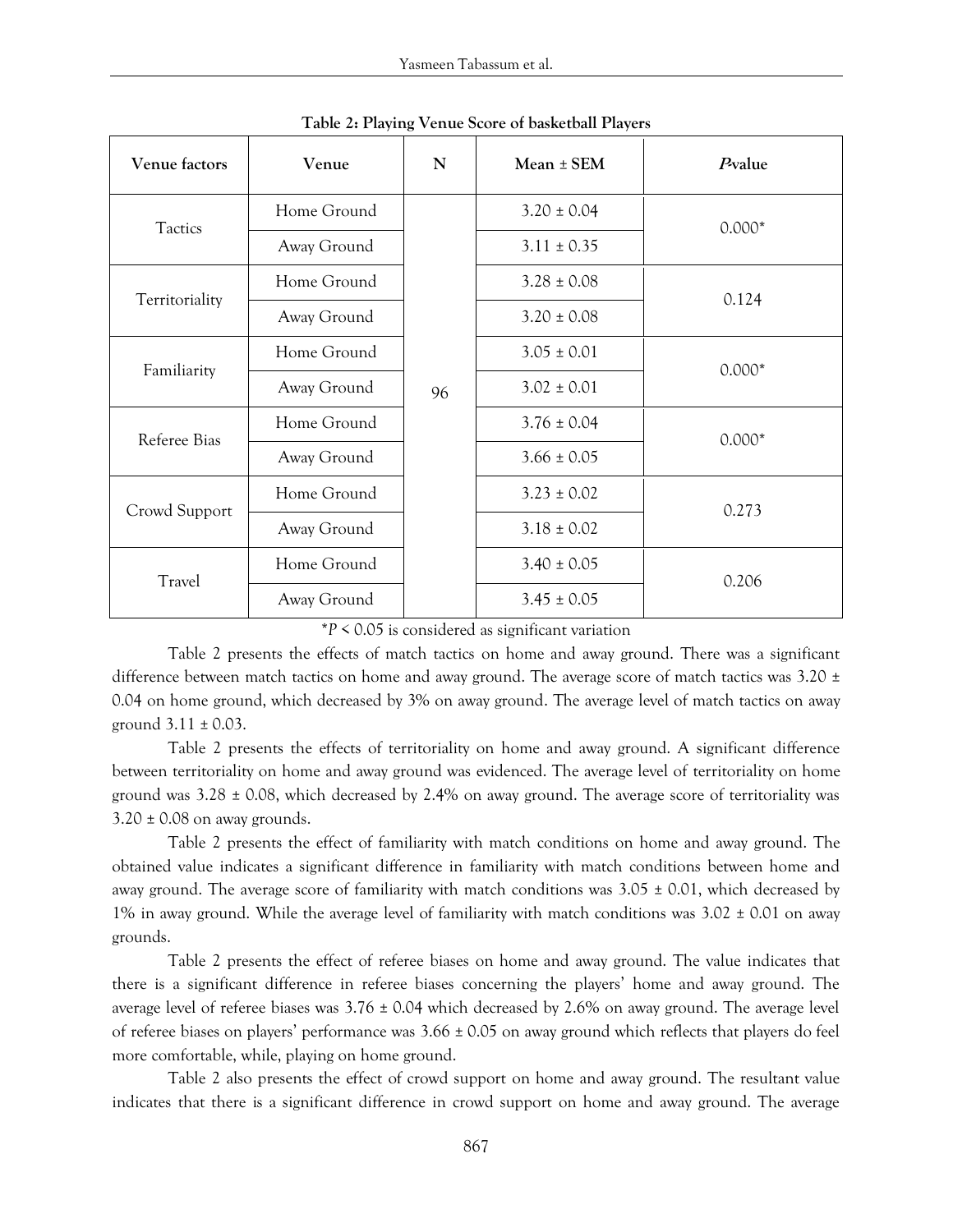score of crowd support was  $3.23 \pm 0.02$  which decreased by 1.5% on away ground. While crowd support value was estimated to be  $3.18 \pm 0.02$  on away grounds.

Table 2 also presents the effects of traveling to reach the match venue on match results. A mild difference is noticed regarding the traveling of players reaching playing venues. The average score of traveling to the home venue was  $3.40 \pm 0.05$  which increased by 1.4% on away ground. The average score of traveling to away venue was  $3.45 \pm 0.05$  which reflects that players take stress to reach their competition venue either playing on away ground or home ground (Fig 2).



**Fig. 2 Playing Venue Factors Score of Basketball Players**

\**P* < 0.05 is considered as significant variation

## **Discussion**

The present research has shown the game location effect on testosterone level in the blood of male university basketball players before and after the competition and secondly, players' opinion on playing venue factors after the match. There are several key findings of this study, conducted on male interuniversity basketball players. It was observed that when players performed at their home playing venue, their level of testosterone was raised and they also won the matches due to increased scores of territoriality, crowd support, tactics, familiarity, and referee bias. Further, it was also documented in the current study that the testosterone level of players was declined on an opponent's playing venue even they did not play the match yet due to an increased score of traveling and referee's prejudice on away ground before and after the match.

Testosterone, particularly, among males, is an anabolic hormone that influences sports competition by increasing motivation and physical ability to compete (Cook et al., 2018). In our findings, the testosterone level was significantly elevated on the home ground and decreased on away ground. The trend of reduced testosterone levels in players was seen on away playing ground situations in comparison to the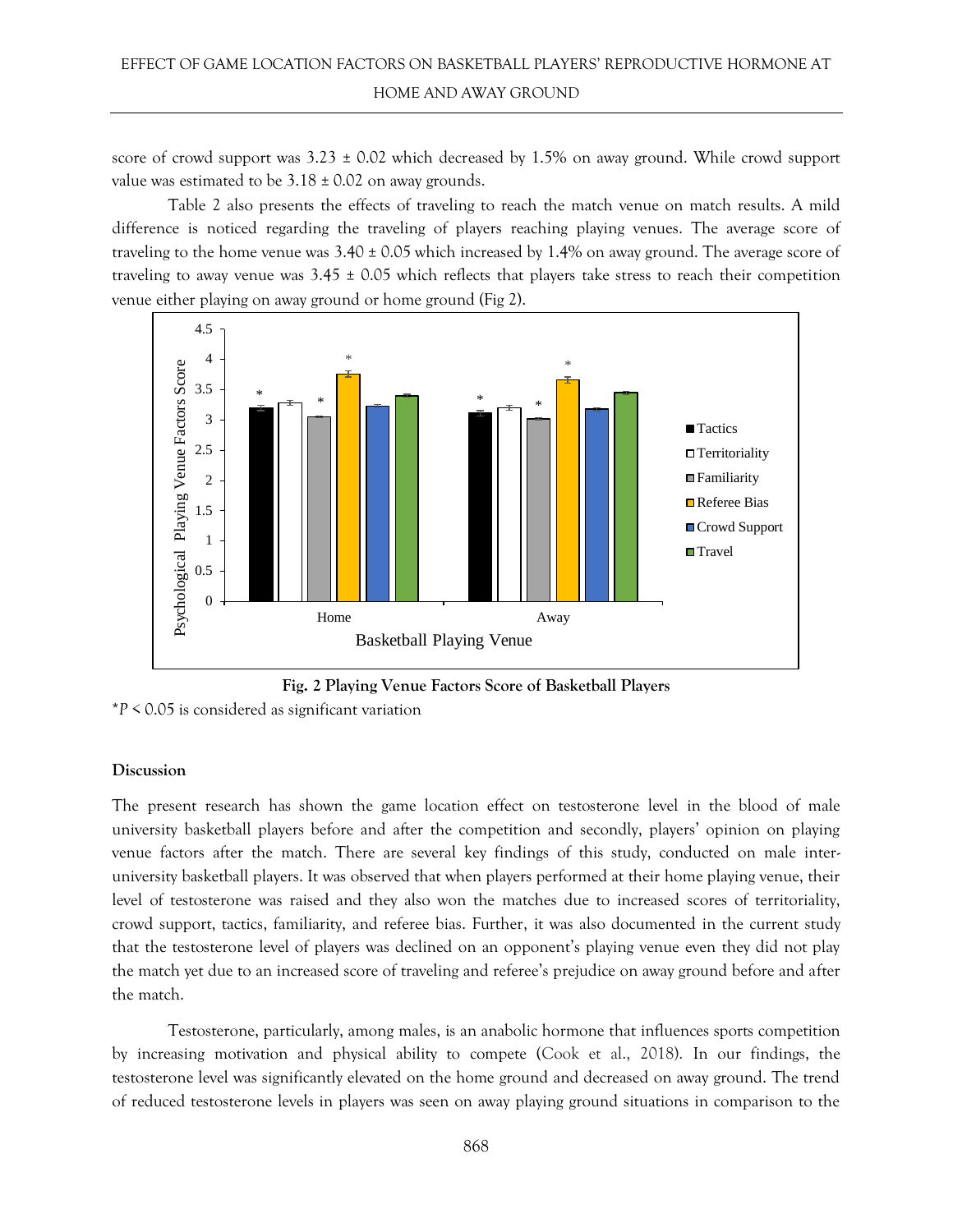testosterone level of the same players on their home ground, it was declined just because of the changing the playing venue. Moreover, this reduced trend of testosterone might harm away playing venues. The reduced testosterone level might halt the overall performance of game tactics and poor skill execution resulting in losing a match on grounds other than home.

Some studies found no alteration in the hormonal profile of playing at the home venue or away venue (Arruda *et al.,* 2017; Furley *et al.,* 2018 ). Whereas, some researchers found a significant difference in the hormonal profile of players who are participating in the competition, played at home venue as compared to those players who are playing away from the home ground.

Additionally, it has been documented earlier that the concentration of testosterone hormone increases after winning the competition, whether it is in the home ground or away from the home ground (Arruda et al., 2014).

#### **References**

Arruda, A. F., Aoki, M. S., Freitas, C. G., Drago, G., Oliveira, R., Crewther, B. T., & Moreira,

A. (2014). Influence of competition playing venue on the hormonal responses, state anxiety and perception of effort in elite basketball athletes. *Physiology & behavior*, *130*, 1-5.

Arruda, A. F., Aoki, M. S., Paludo, A. C., & Moreira, A. (2017). Salivary steroid response and

competitive anxiety in elite basketball players: Effect of opponent level. *Physiology & behavior*, *177*, 291-296.

Braconnier, M., González-Mariscal, G., Wauters, J., & Gebhardt-Henrich, S. G. (2021). Levels

of testosterone, progesterone and oestradiol in pregnant-lactating does in relation to aggression during group housing. *World Rabbit Science*, *29*(4), 247-261.

Brochado, A., Brito, C., Bouchet, A., & Oliveira, F. (2021). Dimensions of Football Stadium and

Museum Tour Experiences: The Case of Europe's Most Valuable Brands. *Sustainability*, *13*(12), 6602.

Capellini, R., & Sacchi, S. (2021). Giving the right direction: Predictive action cues during an attentional task reduce prejudice. *Group Processes & Intergroup Relations*, *24*(6), 1016-1034.

- Childs Jr, D. R. (2021). *Experiences of Division I Football Black Male Student-Athletes and Their Perceptions of Career and Professional Development* (Doctoral dissertation).
- Cook, C. J., Kilduff, L. P., & Crewther, B. T. (2018). Basal and stress‐induced salivary testosterone variation across the menstrual cycle and linkage to motivation and muscle power. *Scandinavian journal of medicine & science in sports*, *28*(4), 1345-1353.
- Cummins, D. D. (2016). Status and dominance hierarchies. *Encyclopedia of evolutionary*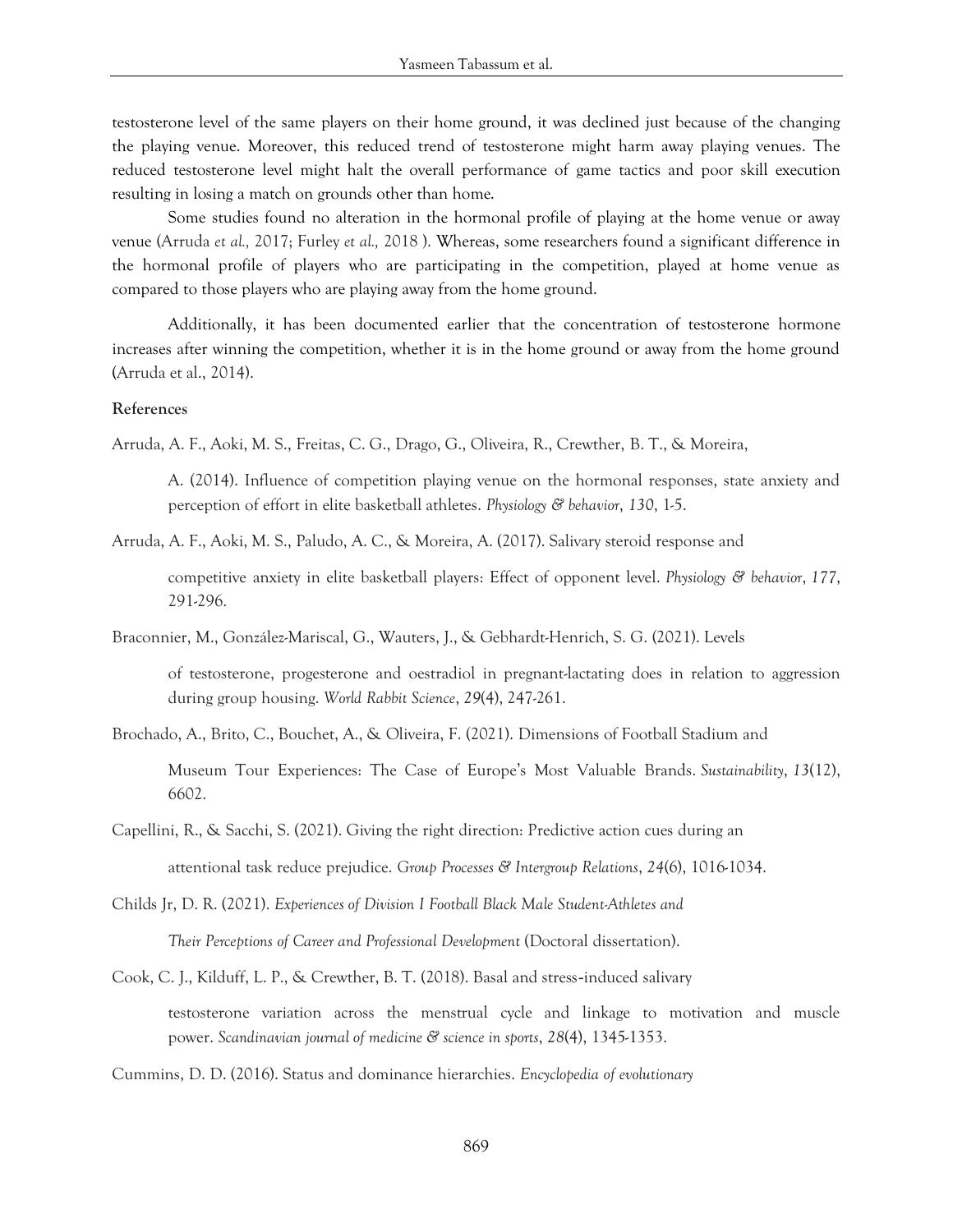*psychological science*, 1-10.

Dijkstra, P. D., Schaafsma, S. M., Hofmann, H. A., & Groothuis, T. G. (2012). 'Winner

effect'without winning: unresolved social conflicts increase the probability of winning a subsequent contest in a cichlid fish. *Physiology & behavior*, *105*(2), 489-492.

Furley, P., Schweizer, G., & Memmert, D. (2018). Thin slices of athletes' nonverbal behavior

give away game location: Testing the territoriality hypothesis of the home game advantage. *Evolutionary Psychology*, *16*(2), 1474704918776456.

- Goretskaia, M. Y., & Beme, I. R. (2021). Influence of Testosterone on Different Aspects of Bird Behavior and Physiology. *Biology Bulletin*, *48*(8), 1323-1331.
- Gottlieb, R., Shalom, A., & Calleja-Gonzalez, J. (2021). Physiology of Basketball–Field Tests. Review Article. *Journal of Human Kinetics*, *77*(1), 159-167.
- Hyun, D. (2021). Proud of, but too close: the negative externalities of a new sports stadium in an urban residential area. *The Annals of Regional Science*, 1-19.
- Jiménez Sánchez, Á., & Lavín, J. M. (2021). Home advantage in European soccer without crowd. *Soccer & Society*, *22*(1-2), 152-165.
- Kristensen, T. T., Christensen, L. L., Frystyk, J., Glintborg, D., T'sjoen, G., Roessler, K. K., & Andersen, M. S. (2021). Effects of testosterone therapy on constructs related to aggression in transgender men: A systematic review. *Hormones and behavior*, *128*, 104912.
- Li, H., Fernández-Guasti, A., Xu, Y., & Swaab, D. (2021). Sexual orientation, neuropsychiatric disorders and the neurotransmitters involved. *Neuroscience & Biobehavioral Reviews*, *131*, 479-488.
- Mkutu, K., Müller-Koné, M., & Owino, E. A. (2021). Future visions, present conflicts: the ethnicized politics of anticipation surrounding an infrastructure corridor in northern Kenya. *Journal of Eastern African Studies*, *15*(4), 707-727.
- Pollard, R., Prieto, J., & Gómez, M. Á. (2017). Global differences in home advantage by country, sport and sex. *International Journal of Performance Analysis in Sport*, *17*(4), 586-599.
- Sattar, S., Tabassum, Y., Junaid, S., Khan, S., Gul, F., & Muhammad Zafar Iqbal Butt, N. R.

(2021). Effects Of Home Advantage On Hormonal Responses Of Inter-University Basketball Players. *LINGUISTICA ANTVERPIENSIA*, 4551-4560.